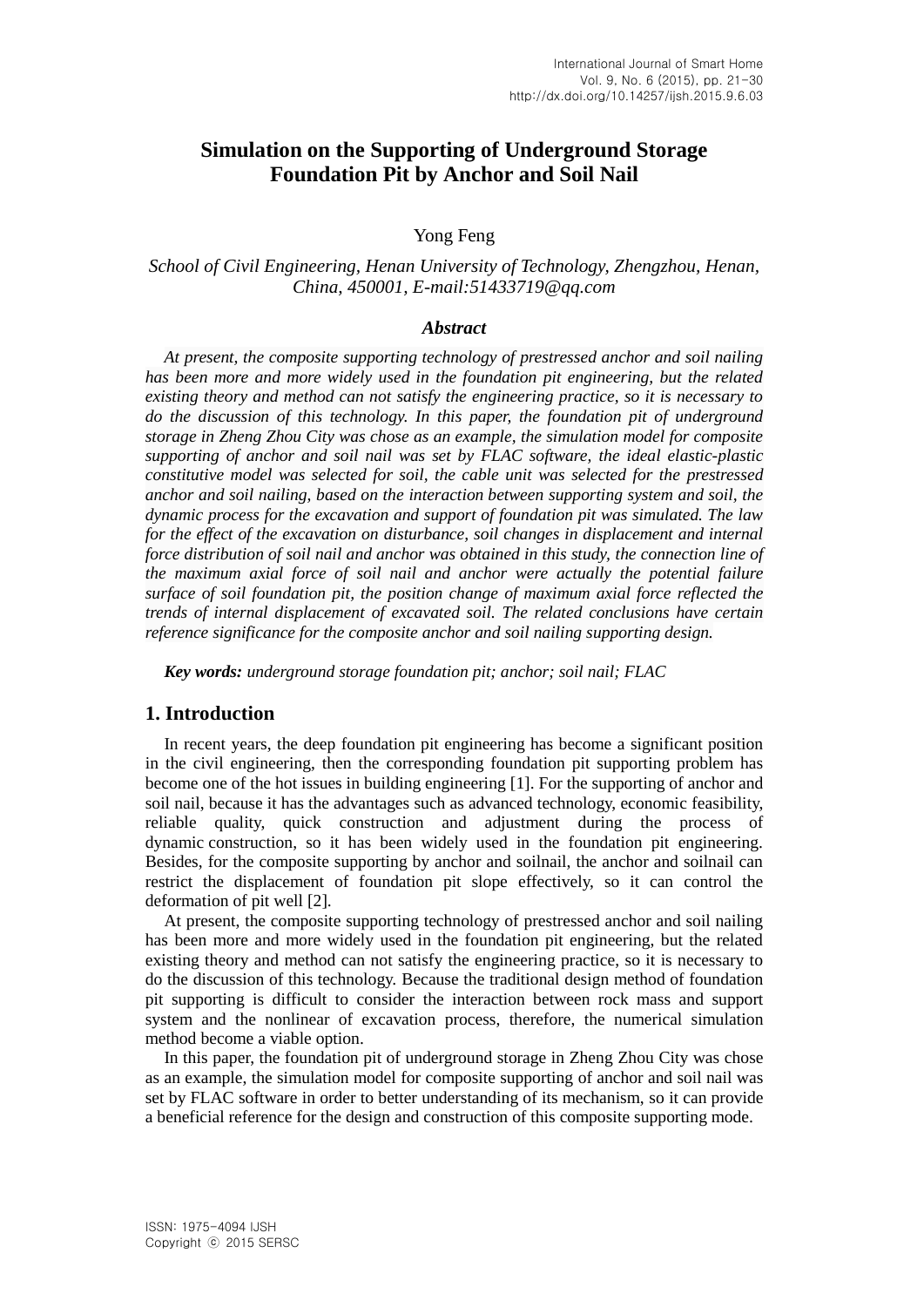# **2. Project Summary and Supporting Design**

## **2.1. Project Summary**

The foundation pit of underground storage locates in the Zhongmou county, zhengzhou city, the plane shape is a rectangle, the size of the foundation pit is  $100 \times 80 \text{ m}^2$ , the depth of it is 11.5m. The importance of foundation pit is first class (China standard). Based on the survey data, the top-down stratum situation of this site is shown in the following Table 1.

| Name               | <b>Thickness</b> | Severe    | Cohesive         | Angle                | of Deformati  | Poisson's |
|--------------------|------------------|-----------|------------------|----------------------|---------------|-----------|
|                    | /m               | /kN • m-3 | force $\sqrt{ }$ | internal             | <sub>on</sub> | ratio     |
|                    |                  |           | kPa              | friction $\sqrt{\ }$ | modulus       |           |
|                    |                  |           |                  |                      | /Mpa          |           |
| Miscellaneous fill | $0.8 \sim 1.5$   | 17.5      | 13               | 16                   | 9             | 0.4       |
| Clayey silt        | $6.5 - 7.2$      | 18.9      | 20               | 21                   | 18            | 0.33      |
| Sandy silt         | $0.5 \sim 1.5$   | 19        | 22               | 23                   | 18            | 0.33      |
| Silty clay         | >9               | 19.5      | 20               | 22                   | 18            | 0.33      |

|  |  | <b>Table 1. Soil Mechanics Parameters</b> |
|--|--|-------------------------------------------|
|  |  |                                           |

### **2.2. Design for the Supporting of Foundation Pit**

According to the geological report and surrounding environment conditions, the composite plan of prestressed anchor, grouting soil nail and shotcrete layer was chose in this supporting ,the related supporting parameters were determined by calculation analysis and engineering analogy method.

The excavation of foundation pit is divided into 9 steps, the first step is 1m, step 2 to step 6 is 1.5m and step 7 to step 9 is 1m. For the step 2 and step 5, the anchor supporting was chose, the other steps were supported by soil nail, total 7 row of soil nails and 2 row of prestressed anchors were designed, the related profile for supporting foudantion pit is shown in the following Figure 1.

For the prestressed anchor, it adopts the screw-thread steel pipe which is 2 mm in diameter, the prestressing force is 150 kN, it is 15 to 17 m in length, the angle is 10  $^{\circ}$  and the horizontal spacing is 1.3 m, the vertical spacing is shown in the following Figure 1. The first row of bolt is set at 2.5 m below the surface, the second row of bolt is set at 7 m below the surface.

For the soil nail, it adopt the HRB335 hot rolled ribbed bar which is 25 mm in diameter, it is 6 to 11m in length, the angle is 10 $\degree$  and the horizontal spacing is also 1.3 m, the vertical spacing is from 1.0 to 1.5m. The distance between the first row of soil nail and top of foundation pit is 1m. The foundation pit side wall layer adopts steel fabric shotcrete.

## **3. Simulation Analysis**

For this composite supporting of anchor and soil nail, the common mechanical model can not analyze the interaction between anchor ( or soil nail) and soil and rock, but the interaction is complicated, the assumed model often can not reflect the actual situation. The numerical simulation can analyze the variation law of rock and soil excavation from the macro overall trend. For many numerical methods, FLAC (Fast Lagrangian Analysis of Continua) is suitable to the most engineering mechanics problems, it can well simulate the mechanical behavior of damage or plastic flow of geotechnical material when the strength limit and yield limit are reached, therefore, the FLAC software was adopted in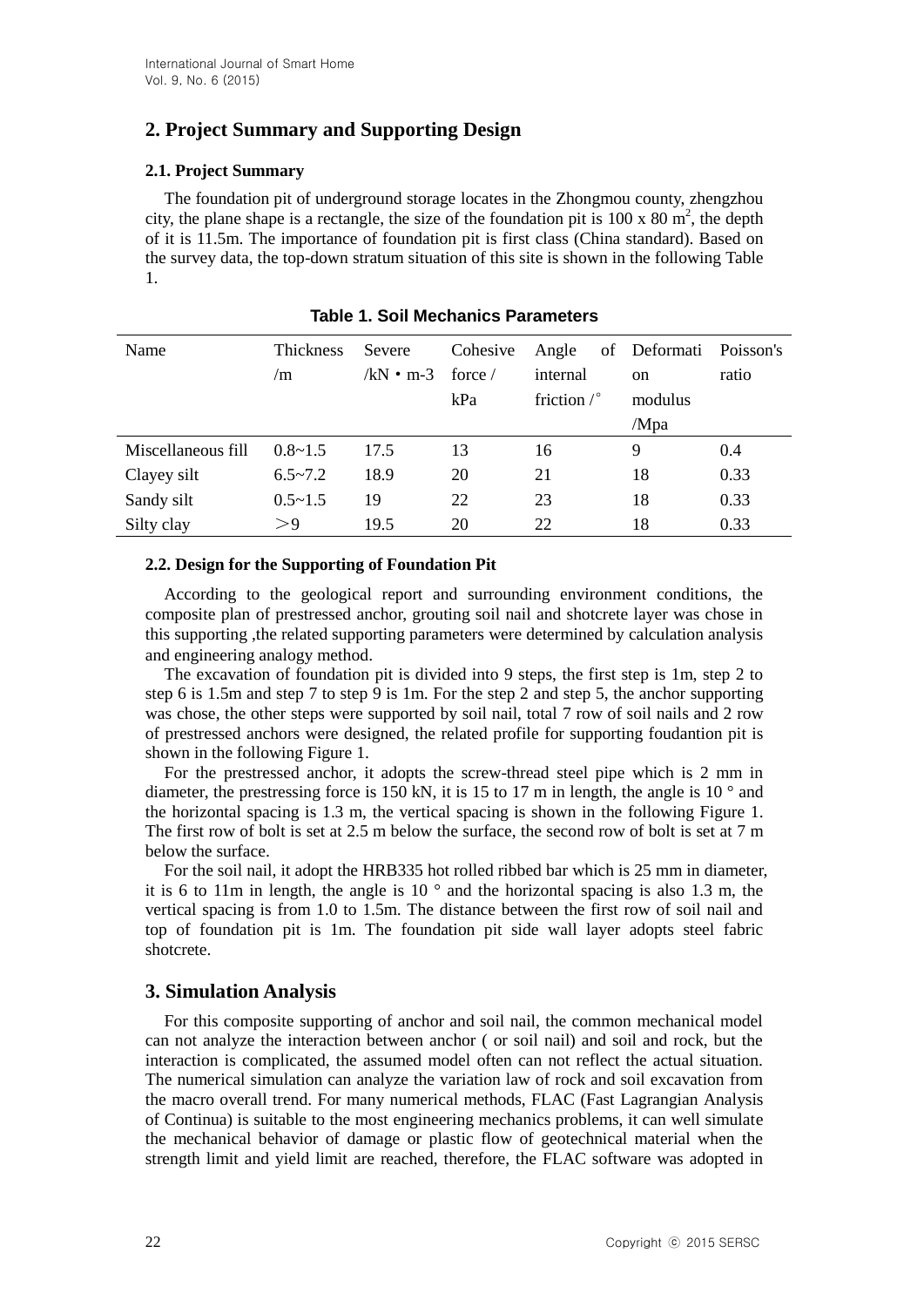this simulation for this simulation.



**Figure 1. Profile for Supporting Foudantion Pit by Prestressed Anchor Arm and Soil Nail**

#### **3.1. Basic Assumptions**

In order to set the model easily, based on the actual situation supporting of the excavation, the following assumptions were set  $[3]$ : (1) The supporting structure is a plane strain problem. (2) For highlighting of the anchor and soil nailing pit reinforcement effect, the reinforcement of concrete sprayed layer is not considered in this simulation, an appropriate increment in soil nail and filling body will be set to offset the ignored error produced by sprayed layer. (3) Anchor, soil nail, surrounding soil and slurry are completely bonded, it can satisfy the deformation compatibility condition. (4) For this simulation, because the precipitation is full, the impact of groundwater can not be considered.

#### **3.2. Soil Constitutive Model Selection and Related Parameters**

In this simulation, the body of soil and rock adopted the ideal elastic-plastic model and the yield criterion used Mohr - Coulomb criterion.

The deformation parameters for the body of rock and soil adopt shear modulus G and bulk modulus K. For the specific calculation, the G and K can be obtained by the following Equation (1) and deformation modulus  $E_0$  [4].

$$
K = \frac{E_0}{3(1 - 2\mu)}, G = \frac{E_0}{2(1 + \mu)}
$$
\n(1)

### **3.3. Supporting Structural Units for the Simulation**

FLAC can be used for simulating the mechanism of anchor or soil nail successfully, in this method , the cable structure is an ideal one-dimensional elastic-plastic unit which can only withstand tensile and compressive stresses and can not afford bending moment[4]. For this simulation model, the cable structure was used.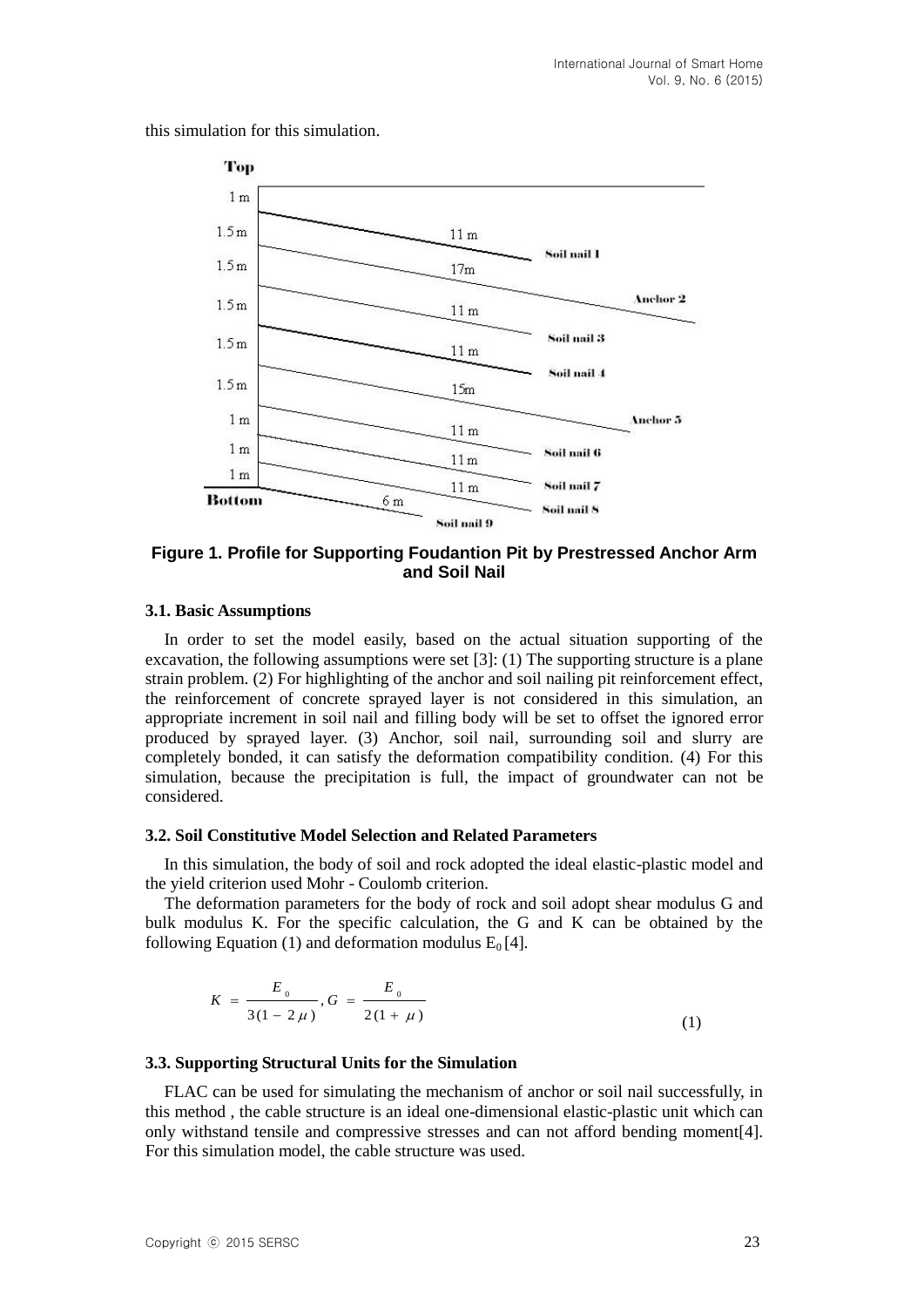### **3.4. Creation of Numerical Analysis Model**

The two-dimensional model was extended to three-dimensional model along per unit width, the FLAC3D was used to do the simulation.

 (1) Based on the requirements of constructing model, the impacting depth of x direction (the horizontal direction) adopted 3 to 4 times of that of excavation and the impacting depth of y direction (the vertical direction) adopted 1 to 2 times of that of foundation pit excavation. For this model, the total length in the x direction is 90 m, the total length in the y direction is 30 m, the excavation range which is total 11.5m is divided to 9 groups to simulate the excavation of foundation pit. Foe the z direction, the unit width is used and the interaction between supporting structure can be ignored.

 (2) Set the initial and boundary conditions. The ground boundary is regarded to be stationary and fixed hinged is used. The vertical direction is not limited which can slide freely.

(3) Elastic-plastic model is chose, then the gravity stress field is applied to the soil, make the soil to reach equilibrium in the initial conditions, then the displacement is cleared. Then the model can reach equilibrium under building load.

 (4) For the excavation step, the excavated soil is replaced with null model, then the supporting structure (cable unit) is added, the unbalanced force could be eliminated by iterative approach and the internal forces of supporting structure is obtained.

(5) Repeat the previous step, do the stepwise excavation until to the pit bottom.

The model is shown in the following Figure 2. It has a total of 29,490 units and 42,253 nodes. The soil parameters were chose as the Table 1 above. The soil nail reinforcement (HRB335) modulus takes  $200 \times 10^6$ kPa, the cement modulus takes  $20 \times 10^6$  kP a and the soil nail adhesive strength takes 50 kP a. The prestressed anchor strand modulus takes 180  $\times$  10<sup>6</sup> kPa, the cement mortar modulus take  $20 \times 10^6$  kPa and the soil nail adhesive strength to takes 50 kPa.



**Figure 2. Mesh for Computation Model**

## **4. Calculation Results**

immediately after the excavation is complete, the simulation is made based on actual As mentioned above, excavation is performed to 9 steps, the supporting is made construction sequence.

### **4.1. Unbalanced Force Analysis**

The relationship between maximum unbalanced force and calculation step during the excavation is shown in the following Figure 3.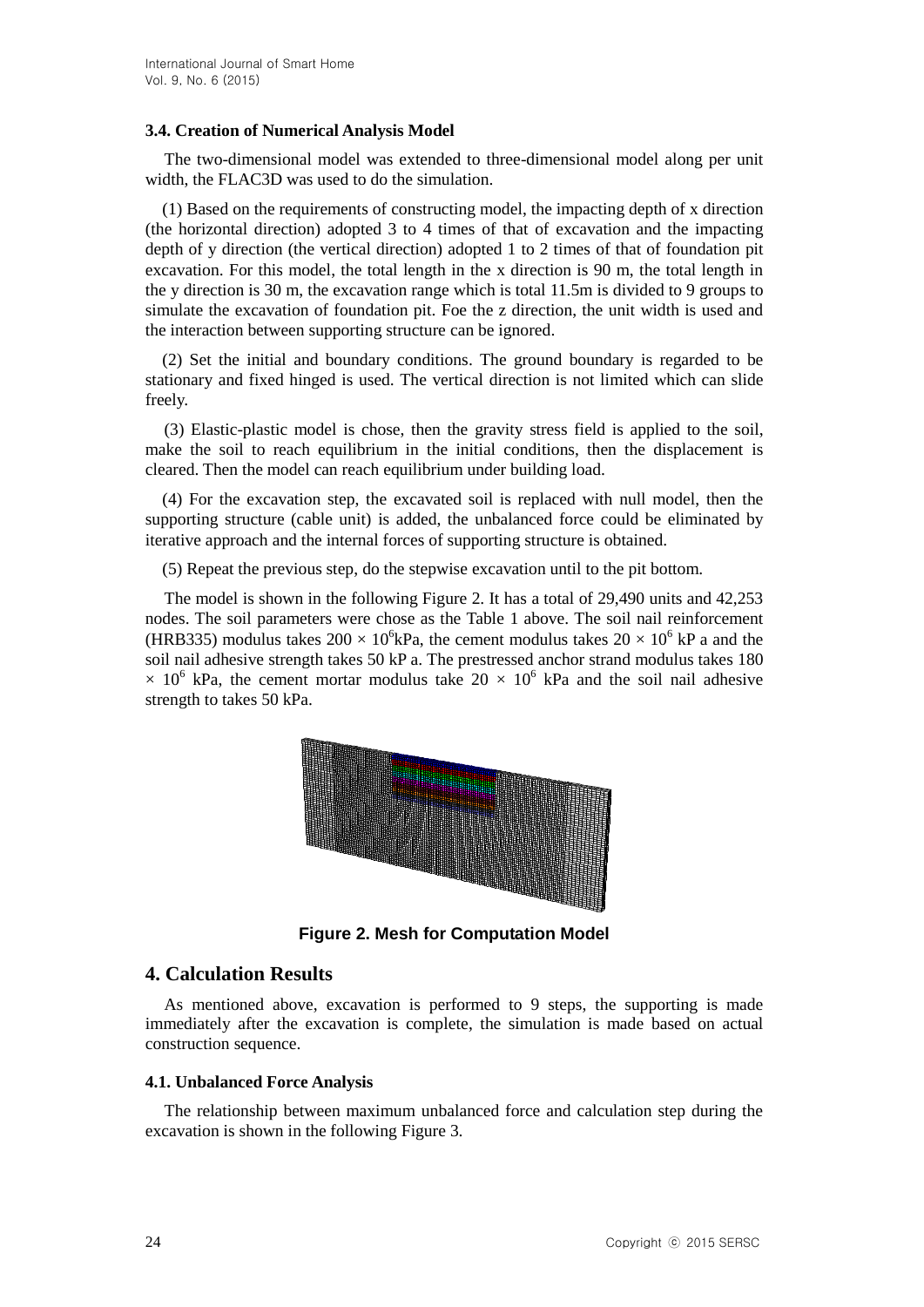

**Figure 3. Disequilibrium Force for Computation**

According to the Figure 3, after each excavation, the unbalanced force of system increases rapidly and then a peak will appears. Then, because the effect of the anchor and soil nail, the unbalanced force has come down quickly and eventually reduces to a very low range and to be stabilized. Every excavation have caused a disturbance of the soil, so the model change from the balance state to the imbalance state, with the passage of time, the unbalanced force is dissipating into the soil and finally become balance. For this simulation, it was found that the unbalanced force of step5,step 6 and step7 (5.5m to 9.5m deep ) was more than that of other steps, so the step5,step 6 and step7 had great effect on the stability of foundation pit, which should be fully paid attention to.

#### **4.2. The Horizontal Displacement of Foundation Pit**

In order to monitor the horizontal displacement of foundation pit, 10 monitoring points are set along the foundation pit side wall, at the same time, 10 monitoring stations which are 8m distant to the foundation pit side are along set along the vertical direction, all the 20 monitoring pints are shown in the following Figure 4, the History command is used to monitor the displacement of them, the horizontal displacement of the points after excavation is shown in the following Figure 5.



**Figure 4. Allocation for Level Displacement Monitor Points**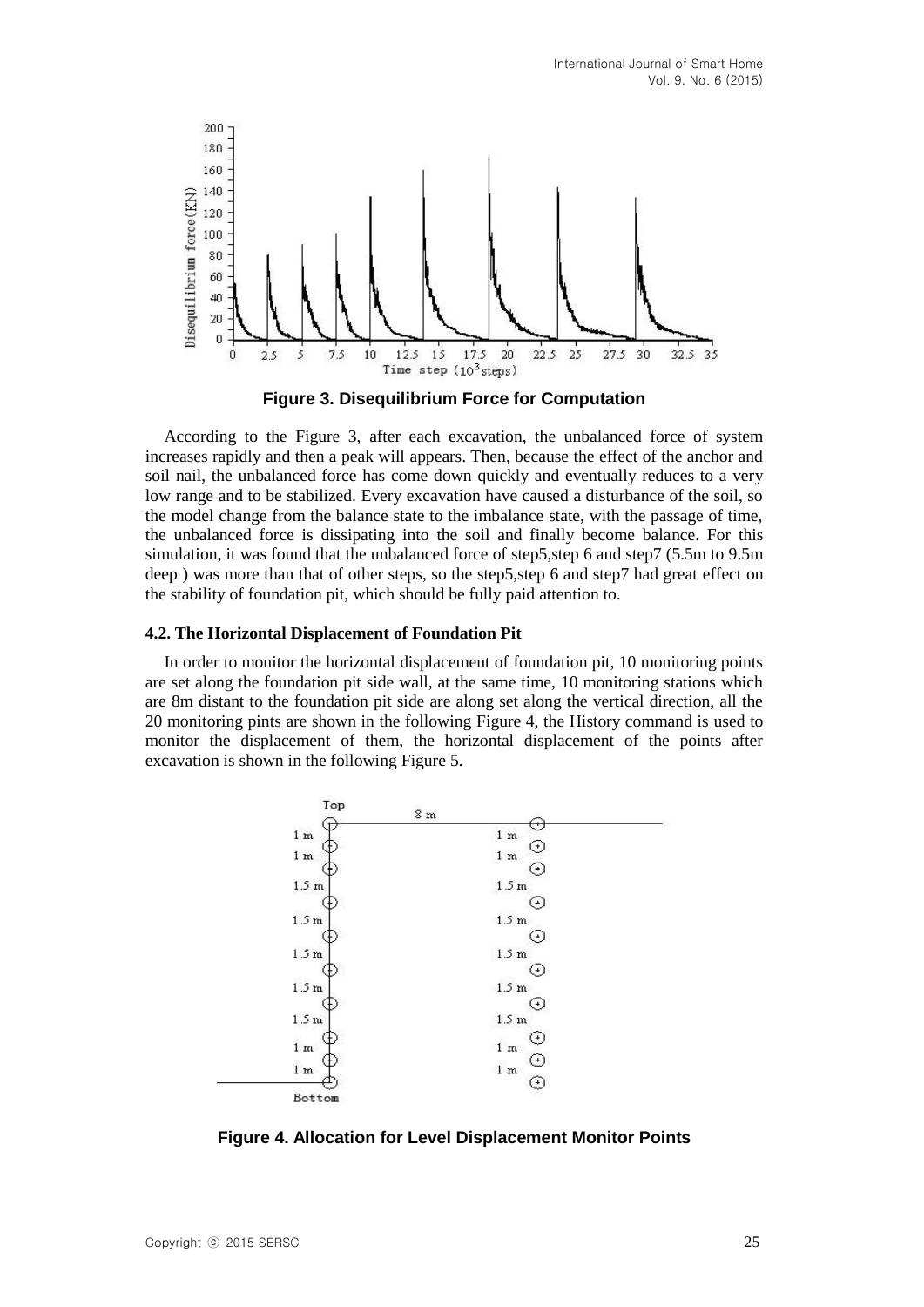

**Figure 5. Level Displacement of Foundation Pit**

According to Figure 5, the following conclusion could be obtained. (1) For the soil foundation pit, the maximum horizontal displacement generally appeared at the edge of the foundation pit wall surface, the internal horizontal displacement which was away from the side wall was relatively small. (2) The value of upper horizontal displacement of the pit side wall was smaller, the horizontal displacement of medium-bottom pit side wall was lager, the lateral deformation was in the shape of drum. The maximum displacement was 39 mm, which located in the 8m to the pit top. Therefore, this location is the important part for the deformation of foundation pit and the horizontal displacement development should be paid attention to during the construction.

In order to verify the correctness of the numerical simulation results, the simulated results and were compared with the measured results, the curves of them were almost the same, the actual measured maximum horizontal displacement of foundation pit side wall was 33 mm and the calculated value is 18.2% larger than the measured values.

#### **4.3. The Vertical Displacement of Foundation Pit**

In order to monitor the vertical displacement of foundation pit, 10 monitoring points are set on the top of foundation pit, at the same time, 10 monitoring points which are 5m to the foundation pit top are also set along the horizontal direction, the location of all the total 20 monitoring points are shown in the following Figure 6, the History command is used to monitor the displacement of them, the vertical displacement of the points after excavation is shown in the following Figure 7.



**Figure 6. Allocation for Vertical Displacement Monitor Points**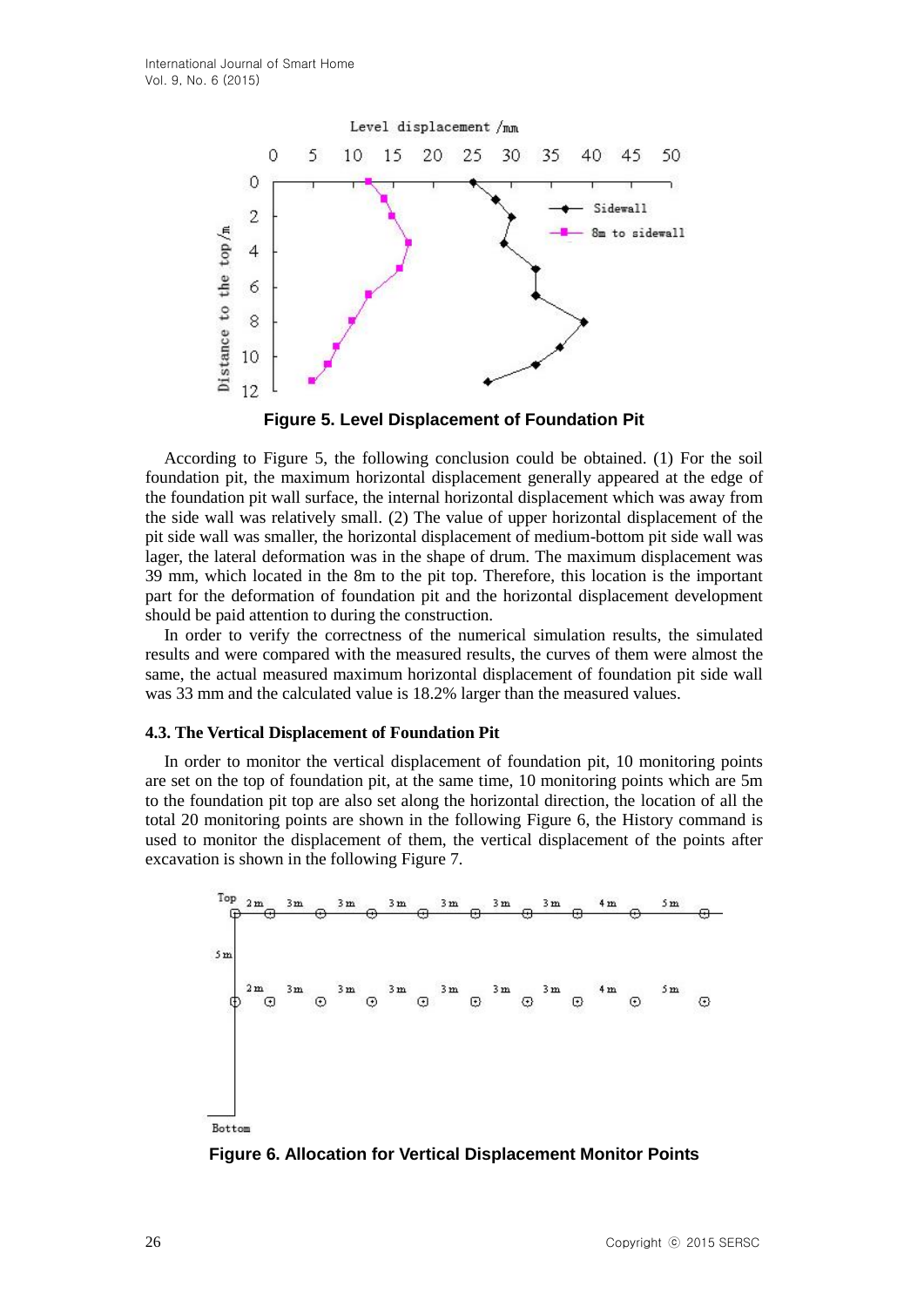

**Figure 7. Vertical Displacement of Foundation Pit**

According to Figure 7, the following conclusion could be obtained. (1) The vertical displacement when the excavation is completed decreased with the increment of depth. (2) The vertical displacement below the center of additional load was the largest and that of both sides was smaller. The maximum vertical displacement of the foundation pit surface is 15.3 mm, which was 11 m to the foundation side.

At the same time, in order to verify the correctness of the numerical simulation results, the simulated results and were compared with the measured results, the curves of them were almost the same, the actual measured maximum vertical displacement of foundation pit surface was 17.6 mm and the calculated value is 13.1% less than the measured values.

#### **4.4. Axial Force Analysis for Anchor and Soil Nail**

(A) According to the work mechanism analysis of the soil nail, the point of maximum soil nail axial force located at the sliding surface, its biggest axis point is along the point changing along the direction of shearing force. Therefore, the distribution law of maximum axial force should be focused, According to the numerical calculation, the distribution of axial force along the length was shown in the following Figure 8. Based on Figure 8, it was found that for the same soil nail, the internal force was not balanced and the axial force of soil nail (pulling force) changed along its length. Upper soil nailing (soil nailing 1 and 3) axial force was generally characterized by the law of larger in the middle and smaller on both sides, which is in the shape of a handful. Besides, with the depth increasing of soil nail, the location of the maximum soil nail axial force changed, the axial force of end was the largest and decreased along the direction of soil nail to the soil body, which was in the shape of parabolic distribution (soil nail 4, 6, and 8).

For the vertical direction of in foundation pit, the position for the maximum axial force of each row of soil nail moved to the surface (foundation pit side), the maximum axial force value of the upper first row of soil nail located in the medium-back of soil nail (away from the foundation pit side wall), but the maximum axial force value of the last row of soil nail appeared in a place close to the foundation pit side wall. Based on the maximum value of axial force and the related data of location, then the connection of the maximum axial force were obtained ,which was shown in the following Figure 9.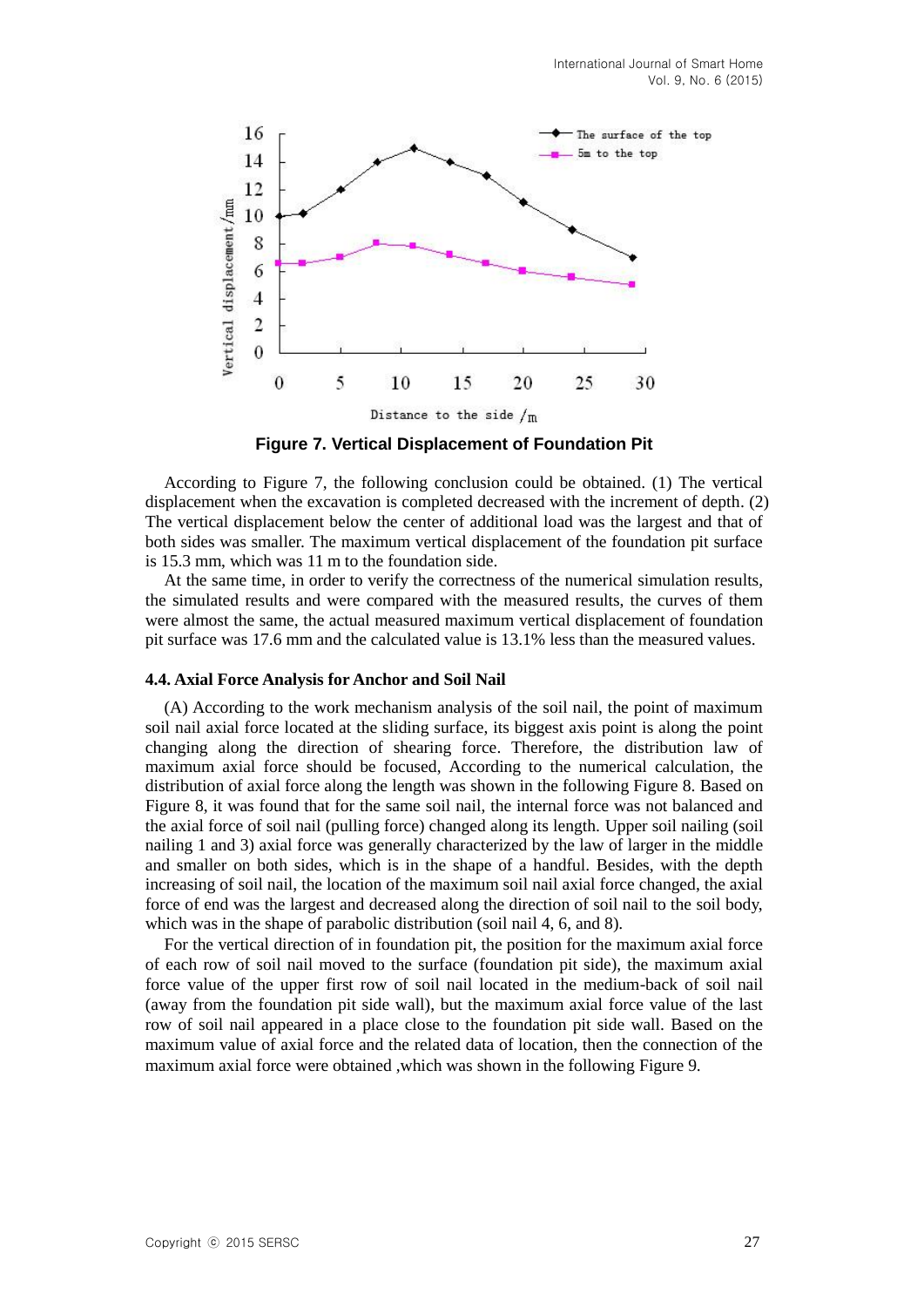

The law for the location change of maximum axial force was the reflection of soil nailing anchorage performance, according to the related soil damage theory, the connection line of the maximum axial force of each row of soil nails was actually the potential failure surface of soil foundation pit (sliding surface of minimum safety coefficient), the change of maximum axial force position reflected the change and development trend of foundation pit soil. The trend of attachment of axial force maximum was appropriately extended and it intersected with the foundation pit side wall in the depth of 8~9m, which was the possible damage location. The related conclusions above are basically the same as that of Figure 5 above.

(B) According to Figure 8, for the soil nails of different depth, there was a difference of maximum axial force of them. The top and bottom of the soil nail force was relatively small, which caused the force of soil nails in the middle of pit slope larger. The maximum axial force of soil nail 6 (8.5m deep) was significantly greater than that of that of other soil nails, it reflected the deformation of the soil here was lager, the excavation of this range will have great effect on the stability of foundation pit.

(C) For the prestressed anchor, the maximum axial force appeared in the free section and was the same for all the free section. The axial force decreased along the anchoring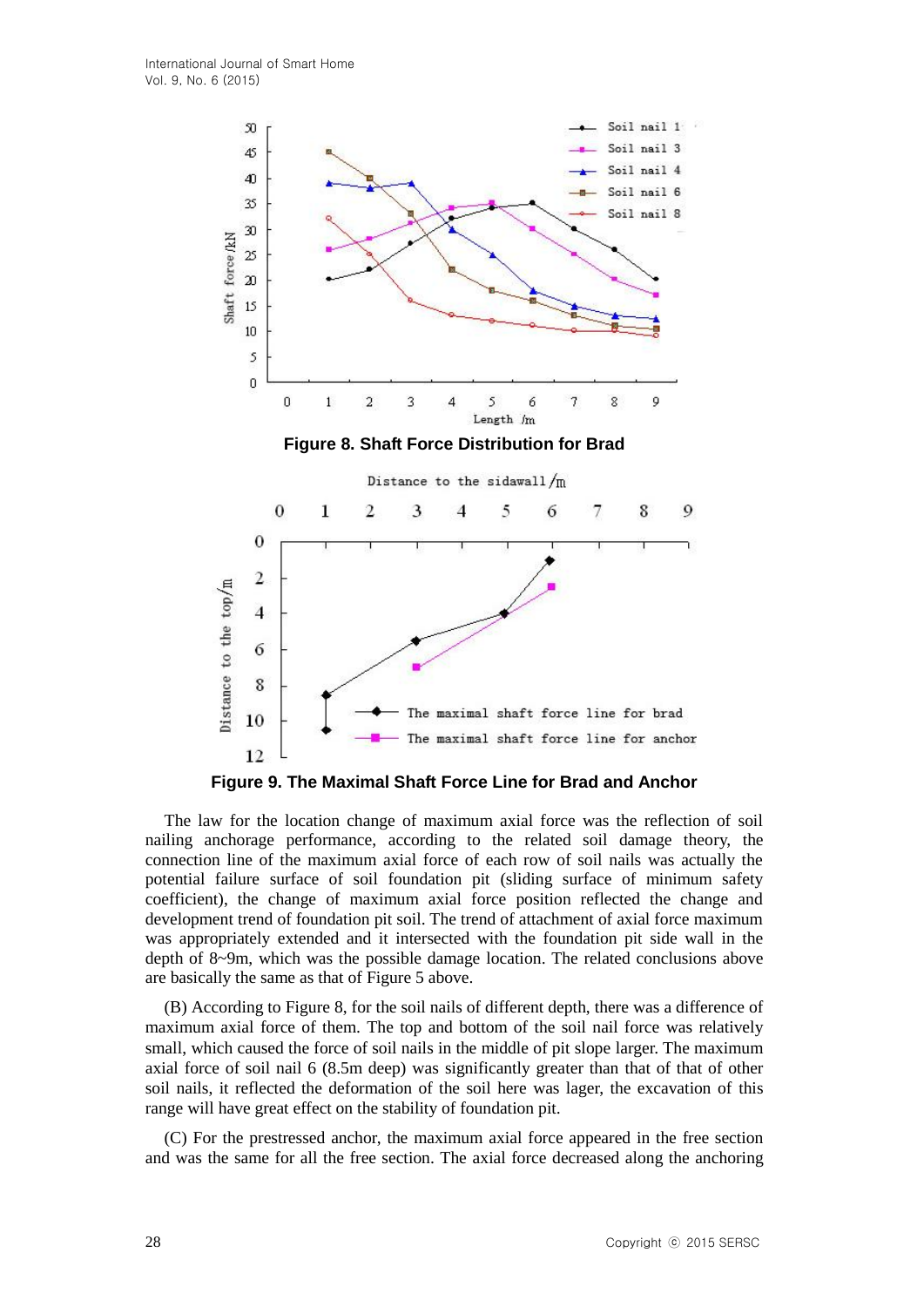segment and the end of the axial force was very small (almost zero), which was shown in the following Figure 10.



**Figure 10. Shaft Force Distribution for Anchor**

Based on the Figure 10, the axial force of prestressed achor 2 was 119.6kN, the point of maximum axial force extended to the 6m location along the length direction of anchor and then decreased. But for the prestressed achor 5 of lower position, its forcer was the biggest (128.8kN), the point of this maximum axial force extended to the 3m location along the length direction of anchor. Therefore, in order to improve the foundation stability effectively, the value of the next row of prestressed anchor should be increased. Combining Figure 9, the connection line of the maximum axial force of soil nail and anchor were actually the potential failure surface of soil foundation pit, the position change of maximum axial force reflected the trends of internal displacement of excavated soil.

### **5. Conclusions**

In this paper, the foundation pit of underground storage in Zheng Zhou City was chose as an example, the simulation model for composite supporting of anchor and soil nail was set by FLAC software, the ideal elastic-plastic constitutive model was selected for soil, the cable unit was selected for the prestressed anchor and soil nailing, based on the interaction between supporting system and soil, the dynamic process for the excavation and support of foundation pit was simulated, the following conclusions were obtained.

(A) For the soil foundation pit, the maximum horizontal displacement generally appeared at the edge of the foundation pit wall surface, the internal horizontal displacement which was away from the side wall was relatively small. The vertical displacement when the excavation is completed decreased with the increment of depth.

(B) The connection line of the maximum axial force of soil nail and anchor were actually the potential failure surface of soil foundation pit, the position change of maximum axial force reflected the trends of internal displacement of excavated soil.